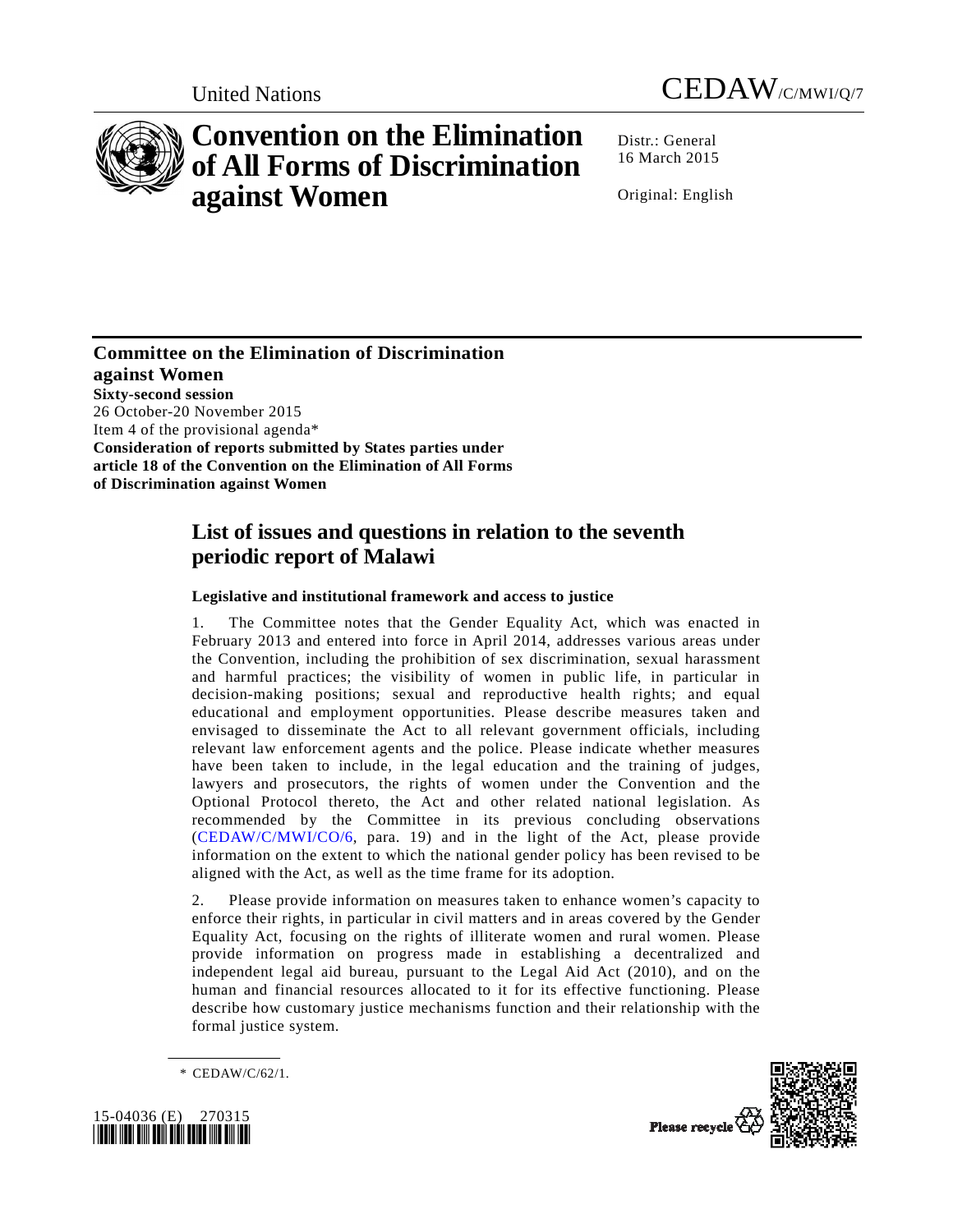3. The Committee notes that a provision criminalizing sexual relations between men currently exists and that, in 2011, an amendment to the Penal Code introduced a new provision criminalizing sexual relations between women. Please indicate whether any steps are envisaged to decriminalize same-sex relations between consenting adults and to recognize the rights of lesbian, bisexual and transgender women and intersex persons to equality and non-discrimination, as well as to review section 20 of the Constitution to include sexual orientation among the grounds on which discrimination is prohibited.

#### **National machinery for the advancement of women**

4. As recommended by the Committee in its previous concluding observations (CEDAW/C/MWI/CO/6, para. 19), please provide information on measures taken to strengthen the capacity and authority of the Ministry of Gender, Children, Disability and Social Welfare. Please indicate whether coordination mechanisms with other relevant ministries have been established to ensure the effective mainstreaming of gender into all government agencies. Please describe steps taken to enhance the Ministry's cooperation with a full range of civil society organizations, including youth and women's organizations, at the national and community levels. Furthermore, in the light of the mandate of the Human Rights Commission on the enforcement of the Gender Equality Act, and as provided for in the Act, please provide information on measures taken to increase the Ministry's human, technical and financial resources and clarify the division of roles and responsibilities between the national machinery and the Commission in the implementation and monitoring of the Act, as well as mechanisms for cooperation between the two entities.

#### **Stereotypes and harmful practices**

5. According to the State party's report, numerous social, religious, traditional, customary and cultural practices promote the notion that women are inferior to men (CEDAW/C/MWI/7, para. 31).1 Please provide information on efforts made to change the public's attitude and social and cultural patterns that lead to gender stereotyping in relation to the roles of women and men in the family, the community and society at large, including through collaboration with traditional and community leaders, as well as women's organizations.

6. The Committee notes that the Child Care, Protection and Justice Act (2010) and the Gender Equality Act both explicitly prohibit harmful practices. Please clarify which harmful practices are covered by the acts and provide information on measures taken to ensure their full enforcement, in particular in rural areas. Please indicate which measures have been taken, including comprehensive educational measures and awareness-raising campaigns about the new legislative framework, targeting rural areas in particular, to prevent and address prevalent harmful practices such as early and forced marriage, female genital mutilation, "widow cleansing" and the ritual deflowering of young girls during initiation ceremonies, as well as the practice of encouraging young boys to have sex with older women or young girls to become men and the practice of prescribing sex with girls or women with albinism as a cure for HIV.

**\_\_\_\_\_\_\_\_\_\_\_\_\_\_\_\_\_\_** 

<sup>1</sup> Unless otherwise indicated, paragraph numbers refer to the seventh periodic report of Malawi.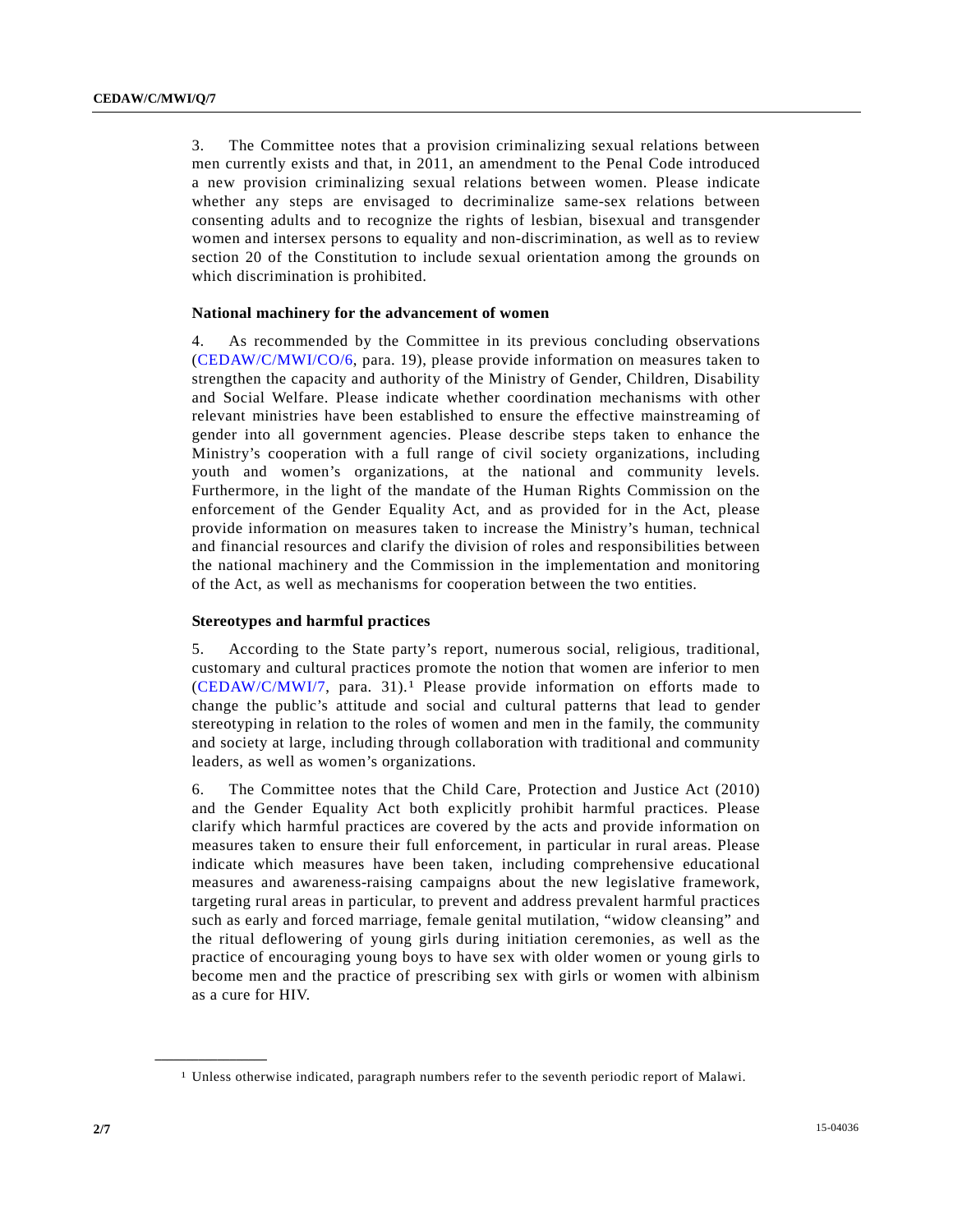#### **Violence against women**

7. Please provide information on progress made in reviewing the Prevention of Domestic Violence Act (2006) to address its legal gaps and inconsistencies and indicate whether the envisaged amendments include the criminalization of marital rape. Please clarify the evidentiary requirements applied in cases of sexual violence and provide information on the effectiveness of measures taken to combat violence against women, in particular rape and domestic violence. In particular, please provide disaggregated statistical data on the number of cases of gender-based violence reported during the reporting period, including between unmarried intimate partners, as well as on the number of investigations, prosecutions, convictions and sentences imposed on perpetrators. Please provide information on results achieved from the implementation of the National Response to Combat Gender-based Violence (2008-2013) and indicate whether an evaluation has been conducted.

#### **Trafficking in and exploitation of prostitution**

8. The State party has acknowledged that the incidence of trafficking in persons, including within its borders, is increasing at an alarming rate (para. 174). Please provide comprehensive data and statistics on the prevalence and forms of such trafficking in the State party. The Committee notes that anti-trafficking legislation has recently been adopted and is awaiting presidential assent. Please provide information on the time frame for its entry into force and on its content, including on the definition of trafficking, and describe measures envisaged to ensure the training of relevant law enforcement officials, in particular border officials, and the wider dissemination of the law to the public. Please describe measures in place or envisaged to address reported cases of women and girls trafficked to neighbouring countries such as Mozambique and South Africa, including for the purpose of domestic work and sexual exploitation in brothels, and child labour in bars and adult entertainment venues in Blantyre and Lilongwe. Please indicate whether any cooperation and information exchange mechanisms have been established with neighbouring countries and provide information on the steps taken by the State party to provide assistance, protection and rehabilitation services to victims of trafficking.

9. In its report, the State party is silent on the prevalence of prostitution. Information before the Committee indicates that the applicable legal framework sanctions women engaged in prostitution and treats them as criminals. Please provide information on the prevalence of prostitution and indicate whether the State party envisages removing criminal sanctions for women engaged in prostitution. Please also indicate whether any programmes are available to women wishing to leave prostitution.

#### **Participation in political and public life**

10. Please provide information on positive measures taken or envisaged to implement the gender-neutral quota of 40 per cent contained in the Gender Equality Act. In its report, the State party mentions that more women than men vote in elections (para. 44). Please describe measures taken to translate women's engagement as voters into leadership roles, including by providing targeted training and mentoring to current and potential women candidates. Following the tripartite elections conducted in 2014, women continue to be underrepresented in appointed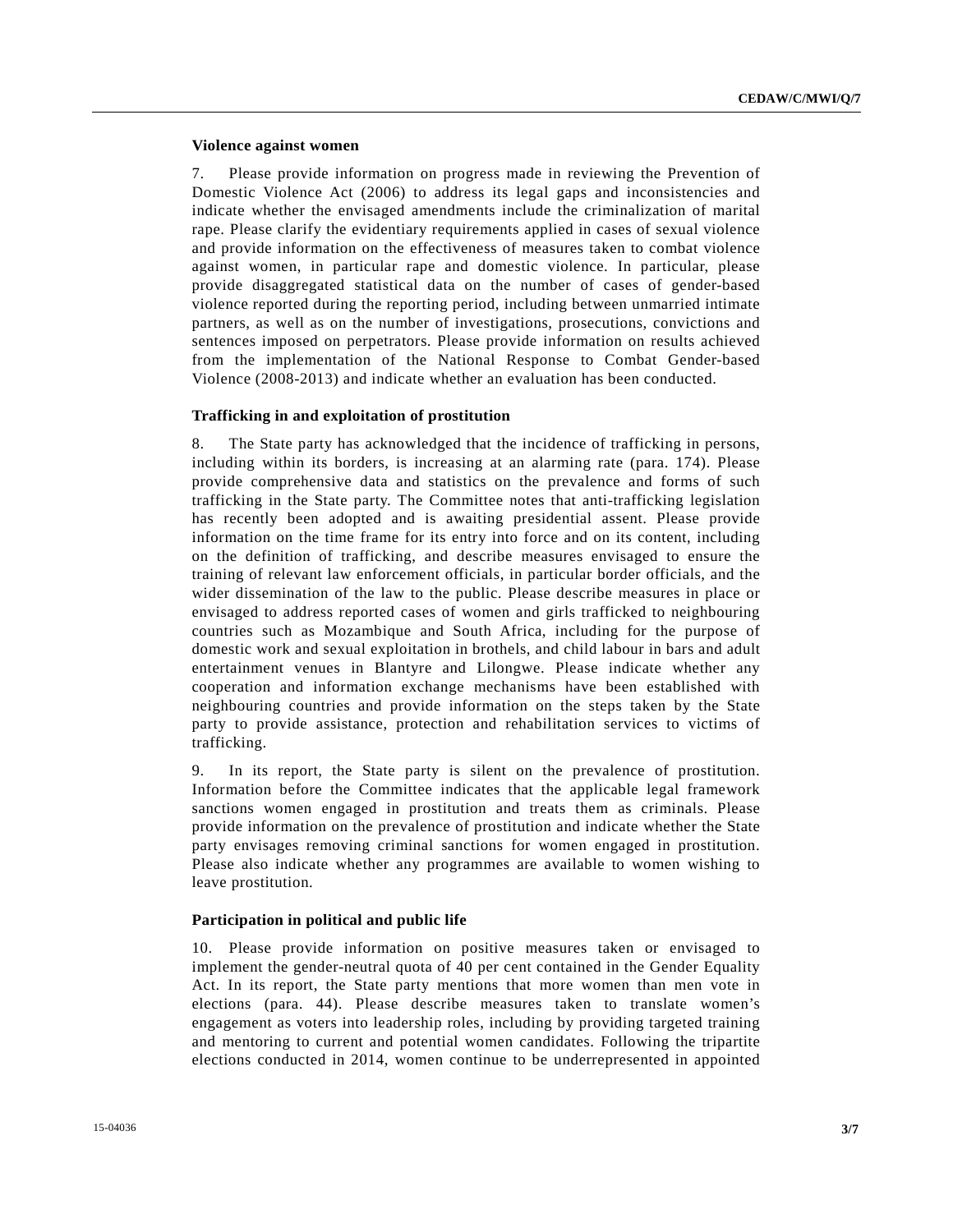and elected political decision-making positions. Please indicate whether incentives are envisaged to encourage political parties to nominate equal numbers of women and men as candidates. Please provide information on the specific measures being taken to ensure the equal representation of women in decision-making bodies, both in the public and private spheres of life, in particular in the National Assembly, the civil service and international organizations and as local councillors and traditional leaders.

#### **Nationality**

11. In its report, the State party indicates that the Department of Immigration has taken note of the discriminatory effect of section 9 of the Citizenship Act, that a request for its comprehensive review has been submitted to the Law Commission and that, as an interim measure, the Department does not withdraw Malawian nationality from women on the basis of their marriage to foreign men (paras. 66-67). Also according to information contained in the report, however, the Department continues to restrict women from transmitting their nationality to foreign spouses (para. 67). Please provide information on progress made to bring legislation into line with the Convention and with the Constitution, which grants men and women equal rights when it comes to acquiring and retaining citizenship (sect. 24), so that women are able to retain and transmit their nationality upon marriage to a foreign spouse, in line with general recommendation No. 32 on the gender-related dimensions of refugee status, asylum, nationality and statelessness of women.

#### **Education**

12. Please provide updated sex-disaggregated data on the enrolment of girls at all levels, including early childhood enrolment (para. 69). While noting the adoption of the Education Act in 2013, the Committee notes the high rate at which girls drop out of school, at both the primary and secondary levels, as acknowledged by the State party, owing to marriage, pregnancy and family responsibilities (paras. 76 and 81). Please provide information on measures taken to reduce the dropout rate among girls, including a time frame for the adoption of the girl dropout policy, which is currently pending. Please also indicate whether the State party has monitored the implementation of the policy aimed at reintegrating teenage mothers into the formal school system, in order to determine its effectiveness and put corrective measures in place, as necessary. Information before the Committee indicates that structural and other barriers preventing girls and young women from gaining a good-quality education include the lack of classrooms and sanitary facilities, the significant distance to school, the limited number of qualified teachers, sexual abuse of girls in schools, poverty and the unaffordability of school fees. Please provide information on measures taken to comprehensively address those challenges and to increase the national budget allocated to education, in particular with regard to the indirect costs of education, adequate infrastructure with sanitary facilities for girls and sufficiently trained teachers. Please also provide information on progress made in adopting the Violence against Girls in Schools Policy (para. 92) and on measures taken to establish effective mechanisms for reporting abuse or violence within the educational system, as well as the zero-tolerance policy recommended by the Committee in 2010 (see CEDAW/C/MWI/CO/6, para. 31).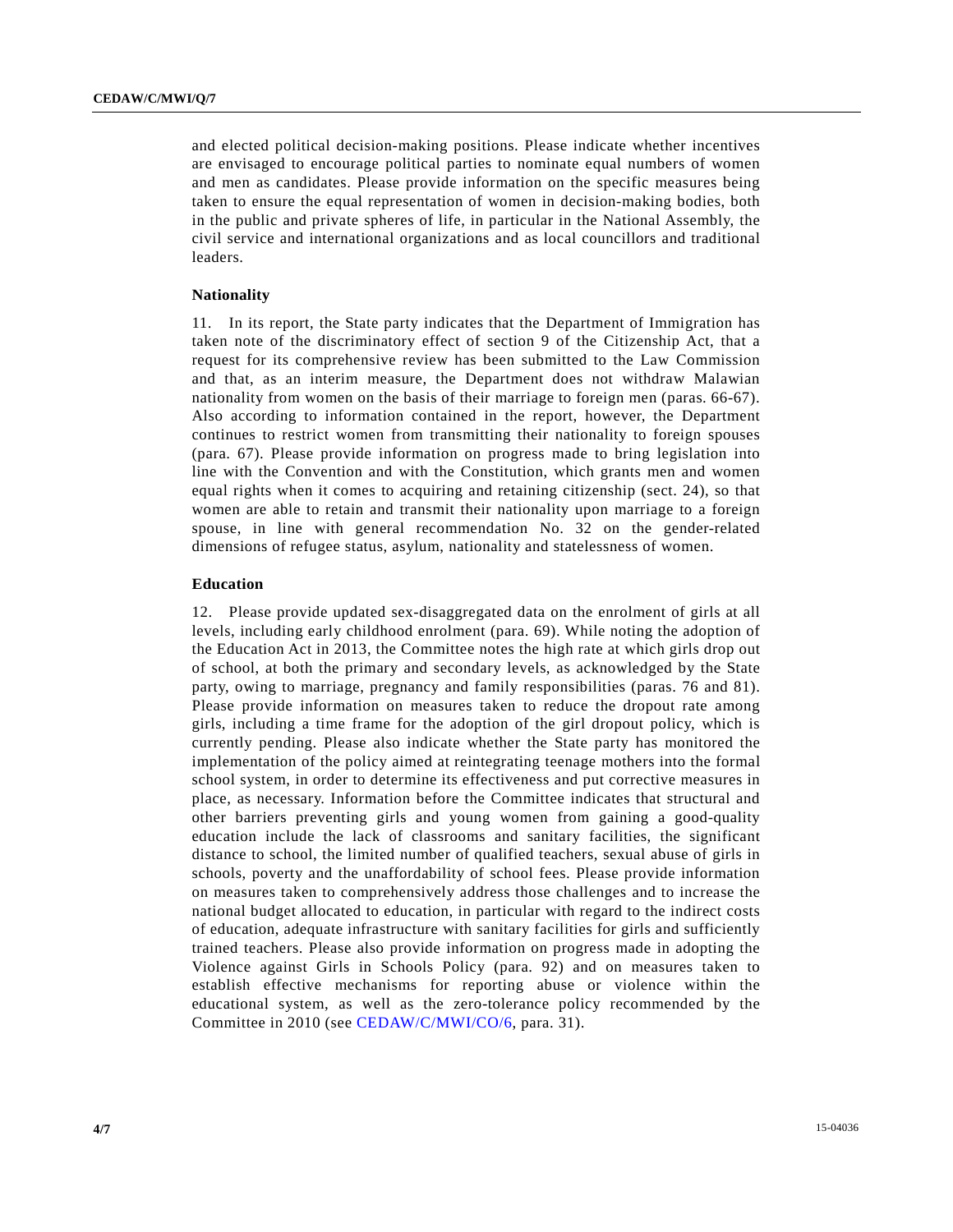#### **Employment**

13. Please provide data on the wage gap between men and women. Please provide information on the extent to which unpaid care work carried out by rural women is taken into account in statistical data on employment. Please also provide information on the current status of the proposal of the Law Commission to amend the Employment Act with a view to introducing paternity leave (para. 35). In its report, the State party mentioned cases of women losing their employment because they were pregnant and that the number of women being prevented from gaining access to maternity benefits was increasing (para. 97). Please provide detailed information on the number of such cases and on sanctions imposed. Please also provide information on measures taken to fully enforce the national legislative framework, in particular with regard to maternity protection, recruitment practices, equal pay for work of equal value and promotion practices. Please indicate whether the State party envisages removing restrictive practices and regulations that are discriminatory, in particular Malawi Police Service Standing Order 31, regarding pregnancy and marriage for female police officers. In its report, the State party is silent on measures taken to enforce the prohibition of sexual harassment contained in the Gender Equality Act. Please describe the mechanisms that are in place to ensure that victims of gender-based discrimination and sexual harassment in the workplace have effective means of redress. Please provide information on any steps taken to establish a legal framework and systematic labour inspections to provide protection for girls sent by their families to be employed as domestic workers in urban areas or to work on farms (para. 77).

#### **Health**

14. Please provide information on progress made to finalize the review of the Public Health Act. Please indicate which measures are in place to reduce the high maternal mortality rates, in particular for rural women and adolescents. Please provide information on the availability of and accessibility of comprehensive ageappropriate education on sexual and reproductive health and rights, as well as of family planning services, irrespective of marital status and including adolescents. Please indicate whether measures have been taken to ensure access to affordable contraceptives and to disseminate information on contraceptive methods, including emergency contraceptives for victims of sexual violence. Please provide information on progress made with regard to the reviewing the provisions regulating abortion with a view to removing punitive provisions imposed on women who undergo an abortion and to expanding the grounds for abortion to cases of rape, incest, threat to the health of the mother and severe foetal impairment. In its report, the State party mentions that, in relation to HIV/AIDS, women in urban areas have the highest prevalence of infection (22.7 per cent) and that the revised National Response to HIV and AIDS was adopted in 2013. Please provide information on the content and status of the draft HIV/AIDS prevention and management bill and indicate whether measures have been taken to stop the mandatory testing for HIV of women arrested for engaging in prostitution.

#### **Rural women**

15. Please provide information on progress made with regard to land reforms under the proposed bill on customary land (para. 128), including reforms to protect the customary land rights of women and to promote the participation of women in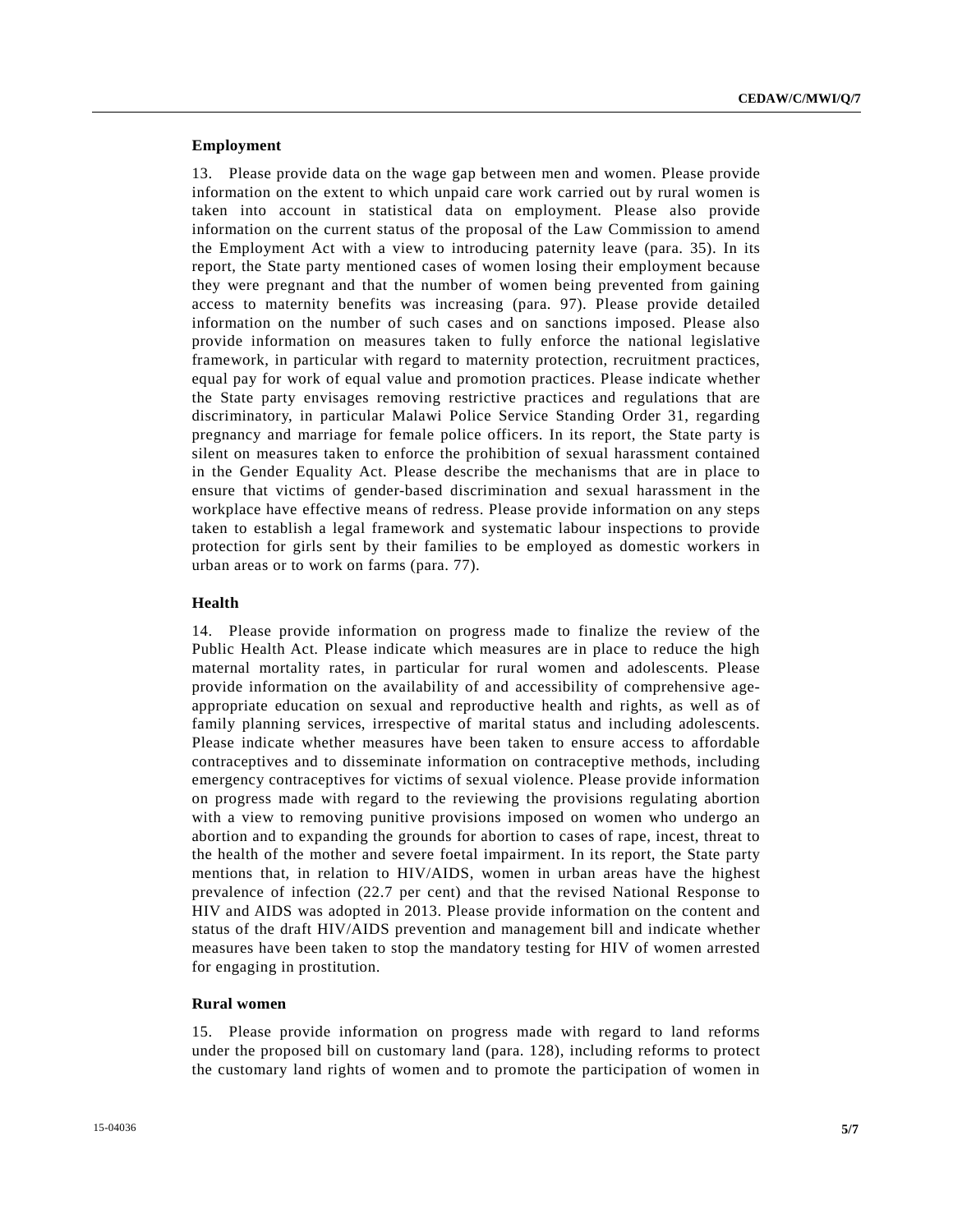decision-making on customary land allocation and control over production resources. Please describe measures aimed at integrating a gender perspective into food and nutrition security strategies and programmes, as recommended by the Special Rapporteur on the right to food (see A/HRC/25/57/Add.1, para. 83 (b)), as well as measures taken to eradicate illiteracy among women in rural areas. It is indicated in the report that older women suspected of practising witchcraft and of teaching it to children are subjected to torture and violence (para. 130). Please provide information on measures taken to address and sanction that phenomenon and on steps taken to repeal the Witchcraft Act.

#### **Disadvantaged groups of women**

16. In the light of the increase in ritual killings, disappearances and attempts to traffic women and girls with albinism, please provide information on measures taken to address the discrimination and social exclusion faced by women and girls with albinism and to protect them from violence. Please also indicate whether any awareness-raising activities have been conducted to eliminate such discrimination.

#### **Impact of natural disasters**

17. In the light of the floods that have affected the State party recently and led to the displacement of communities, and given that such displacement disproportionately affects women, please provide information on any measures taken or envisaged to incorporate a gender perspective into national disaster management and response plans, as well as relief and recovery strategies, including to ensure the protection of displaced women and girls and to prevent early marriage, which has increased owing to the economic impact of the flooding. Please also indicate whether the State party envisages taking proactive measures to facilitate the participation of women, including at the decision-making level, in the design and implementation of policies and programmes relating to natural disasters, including risk prevention.

#### **Marriage and family relations**

18. In the light of the existence of statutory, customary and religious marriages in the State party, please indicate whether women who marry in a religious ceremony or under customary law can resort to civil courts for all matters relating to marriage, family relations and inheritance. Please provide information on the content of the Marriage, Divorce and Family Relations Law recently adopted by the parliament and on the time frame for its entry into force and clarify whether it harmonizes the age of marriage at 18 years and/or allows exceptions, regulates the issue of betrothal and provides for the compulsory registration of marriages. Please also provide information on measures envisaged to ensure its full implementation, in particular awareness-raising activities for rural women.

19. In its report, the State party mentions that there has been an increase in the number of older women who are being dispossessed by young male relatives (paras. 138 and 148). Please provide information on measures taken to address that prevalent practice and to ensure that women are informed about their rights under the new Deceased Estates (Wills, Inheritance and Protection) Act.